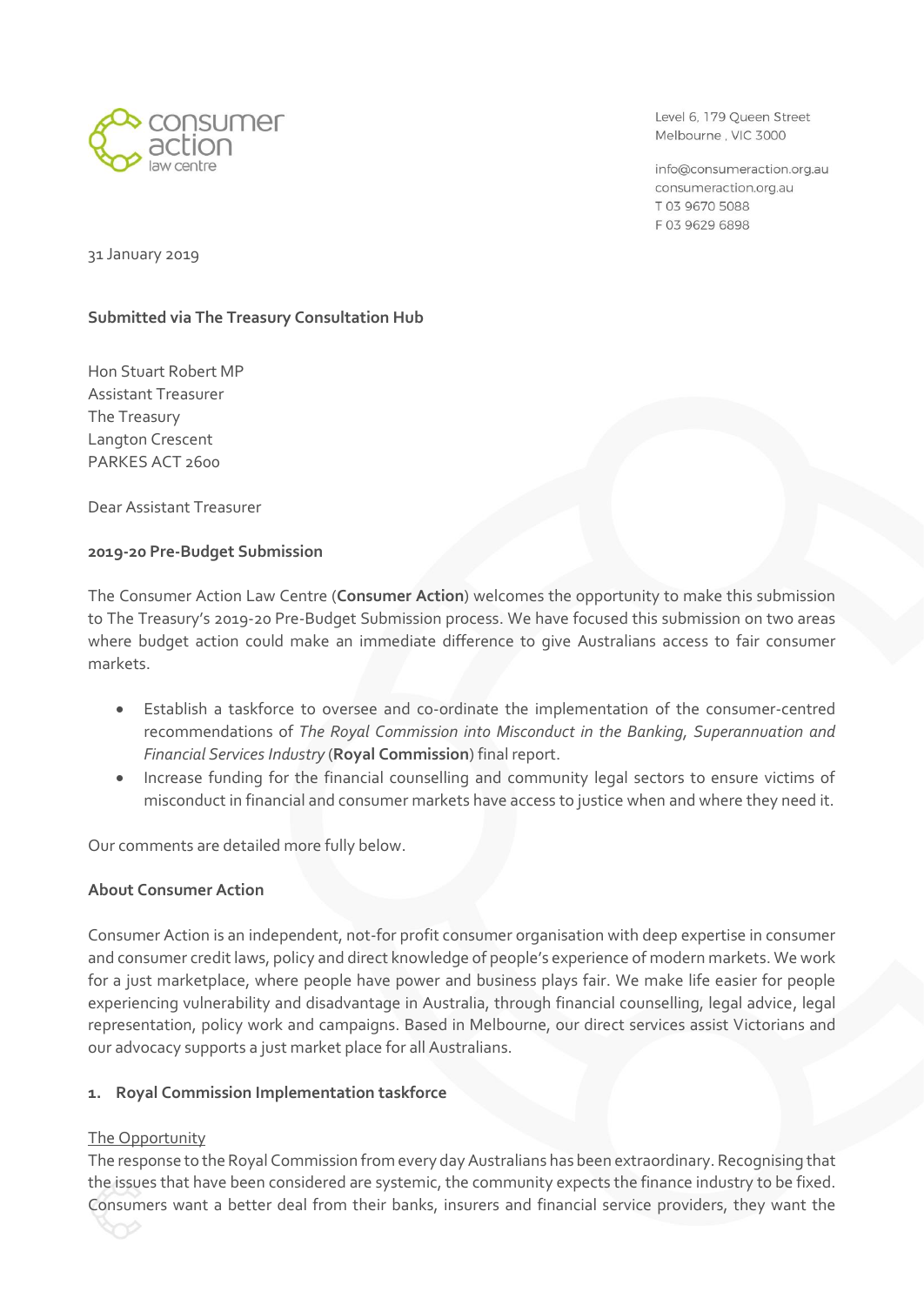industry to be held to account for the misconduct that has left countless Australians with unmanageable debt or lost assets.

Consumer Action has submitted to the Royal Commission that enhanced consumer protection in the financial services sector is desperately needed to keep big banks and insurers honest. All reforms to the sector must consider the ultimate social purpose of banking and finance. This means promoting the financial wellbeing of all Australians, not just boosting profit margins.

Therefore, a planned and systematic process of implementation of reforms, with consumers at the heart of the process, is critical to implement the once-in-a-generation opportunity to reform this critical sector.

## How it is delivered

The policy development and implementation process following the release of the Commission's final report must be independent and have consumers at its centre. We recommend the establishment and resourcing of an independent taskforce to oversee the policy-making process. We also recommend the establishment of an expert and funded Consumer Reference Panel, made up of consumer experts to inform policy development.

Consumer representation is critical to the success of industry Ombudsman schemes, where the board is typically are equal number of consumer and industry representatives<sup>1</sup>, and this approach ensures that reforms speak to the experiences of victims of financial sector misconduct.

There is also the critical role of holding the government and government agencies to account for implementing the consumer-centred recommendations of the Royal Commission. The independent taskforce could report to Parliament and the community on the progress and effectiveness of the reforms. A similar function was established following Victoria's Royal Commission into Family Violence<sup>2</sup>

## The investment

-

A guide to the investment required to adequately resource an independent taskforce can be seen in the Victorian Budget 2018/19 which allocated the Family Violence Implementation Monitor \$4.2 million over three years (\$1.4m in 2018-19)<sup>3</sup>. We consider that the cost of funding a Consumer Reference Panel would be a marginal addition to this.

#### *Investment (\$ million) – forward estimates*

| <b>ITEM</b>                                                                    | 2019-20 | 2020-21 | 2021-22 | 2022-23 |
|--------------------------------------------------------------------------------|---------|---------|---------|---------|
| Commission Taskforce<br>$(including$ \$2<br>Royal<br>Consumer Reference Panel) |         | \$2     | \$2     | \$2     |

<sup>1</sup> Australian Financial Complaints Authority, AFCA Board Directors, available at: *https://www.afca.org.au/aboutafca/independence/the-afca-board/afca-board-directors/*

<sup>&</sup>lt;sup>2</sup> State Government of Victoria, The Family Violence Reform Implementation Monitor, available at: *https://www.vic.gov.au/fvrim.html*

<sup>&</sup>lt;sup>3</sup> State Government of Victoria, Victorian Budget 18/19, Budget Paper No.3, pg.102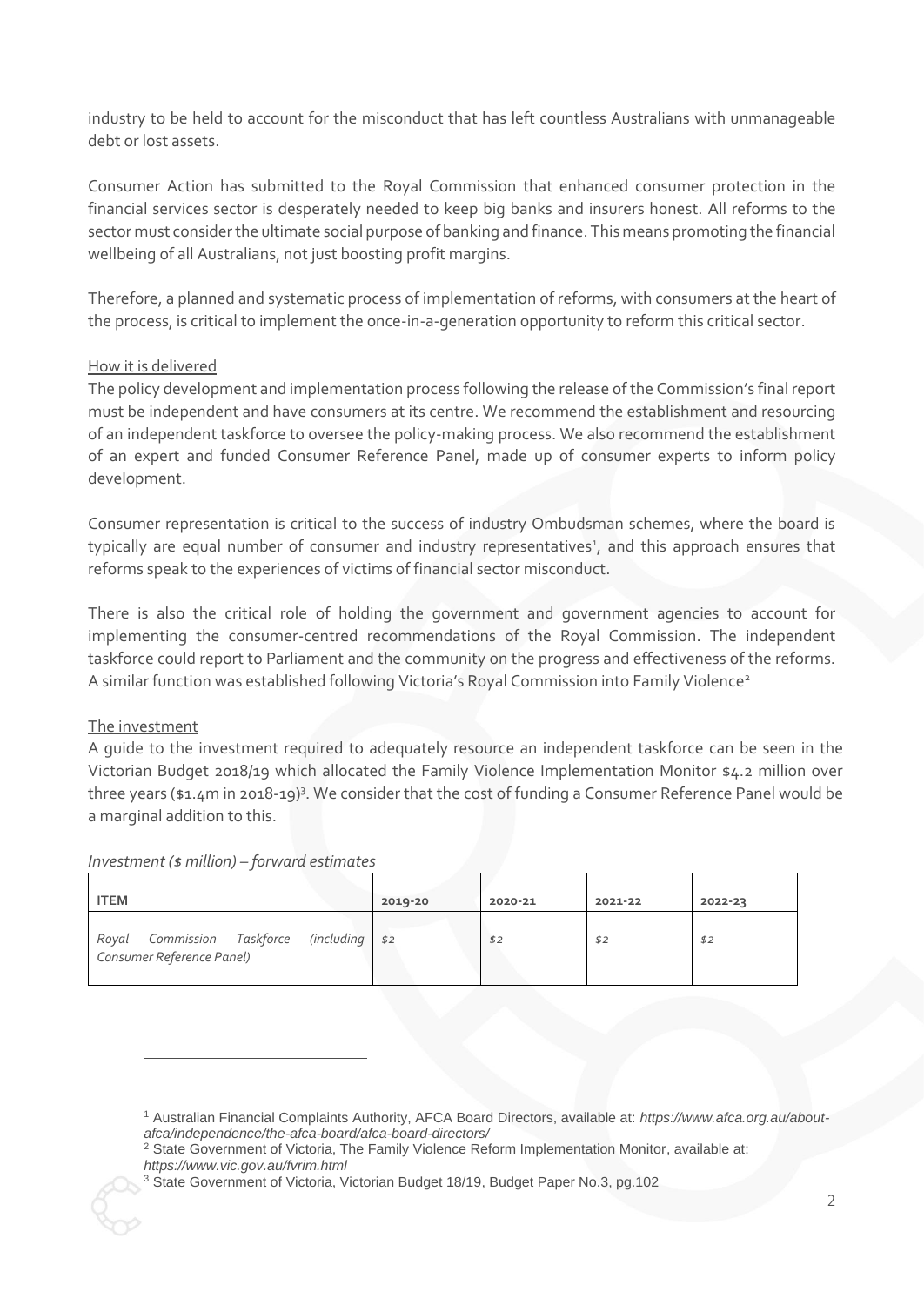## **2. Increase Financial Counselling and Community Legal services**

#### The Opportunity

 $\overline{a}$ 

Consumer Action recommends increased funding for the financial counselling and community legal sectors to ensure victims of misconduct have access to justice, and to participate in the policy-making process. Australians wanting to get their finances back on track should be able to get assistance from a financial counsellor or community lawyer when they need it. Financial counsellors are free, independent and help people to deal with money and debt problems. Demand is at record levels. Community lawyers can step in to provide access to justice and stop problems from escalating.

The Royal Commission has shown us, through the testimony of ordinary Australians and the ten thousand submissions received, that victims deserve access to a lawyer or financial counsellor when they need one to take on the big banks and insurers. The sector is woefully underfunded and too many people are being turned away.

A recent report from Financial Counselling Australia (FCA) has demonstrated significant unmet need for financial counselling. A sector survey demonstrated that for every five people who seek financial counselling, there people receive a service but two are turned away. 4

Similarly, it has been estimated that at least 6.4% of the population (aged 15 or over), around 1.2 million people, will experience a credit or debt legal issue in any 12-month period. The figures would be higher if we included insurance matters. A conservative estimate would suggest that at least 20% of this group would be financially disadvantaged and therefore need access to free legal information and/or advice. This would equate to around 240,000 people<sup>5</sup>; while existing services can only meet a small proportion of this need.

In recent months, we have worked closely with key peaks including the National Association of Community Legal Centres (NACLC) and FCA to develop an improved model of services for people affected by misconduct in the finance sector.

<sup>4</sup> Financial Counselling Australia, The unmet need for financial counselling: a survey, December 2018, available at: *https://www.financialcounsellingaustralia.org.au/FCA/media/CorporateMedia/Unmet-Need-for-Financial-Counselling-2018.pdf*

<sup>5</sup> Christine Coumarelos et al., Legal Australia-Wide Survey: Legal Need in Australia Access to Justice and Legal Needs vol 7. 2012, Law and Justice Foundation, 60. Also see Renouf, G & Porteous, P., Consumer Credit Legal Services in Australia, unpublished report to ASIC, 2011, Document 18 on ASIC FOI Disclosure Log 2011- 2017, available at: *https://asic.gov.au/about-asic/freedom-of-information-foi/foi-disclosure-log/freedom-ofinformation-asic-disclosure-log-archive-2011-2017*